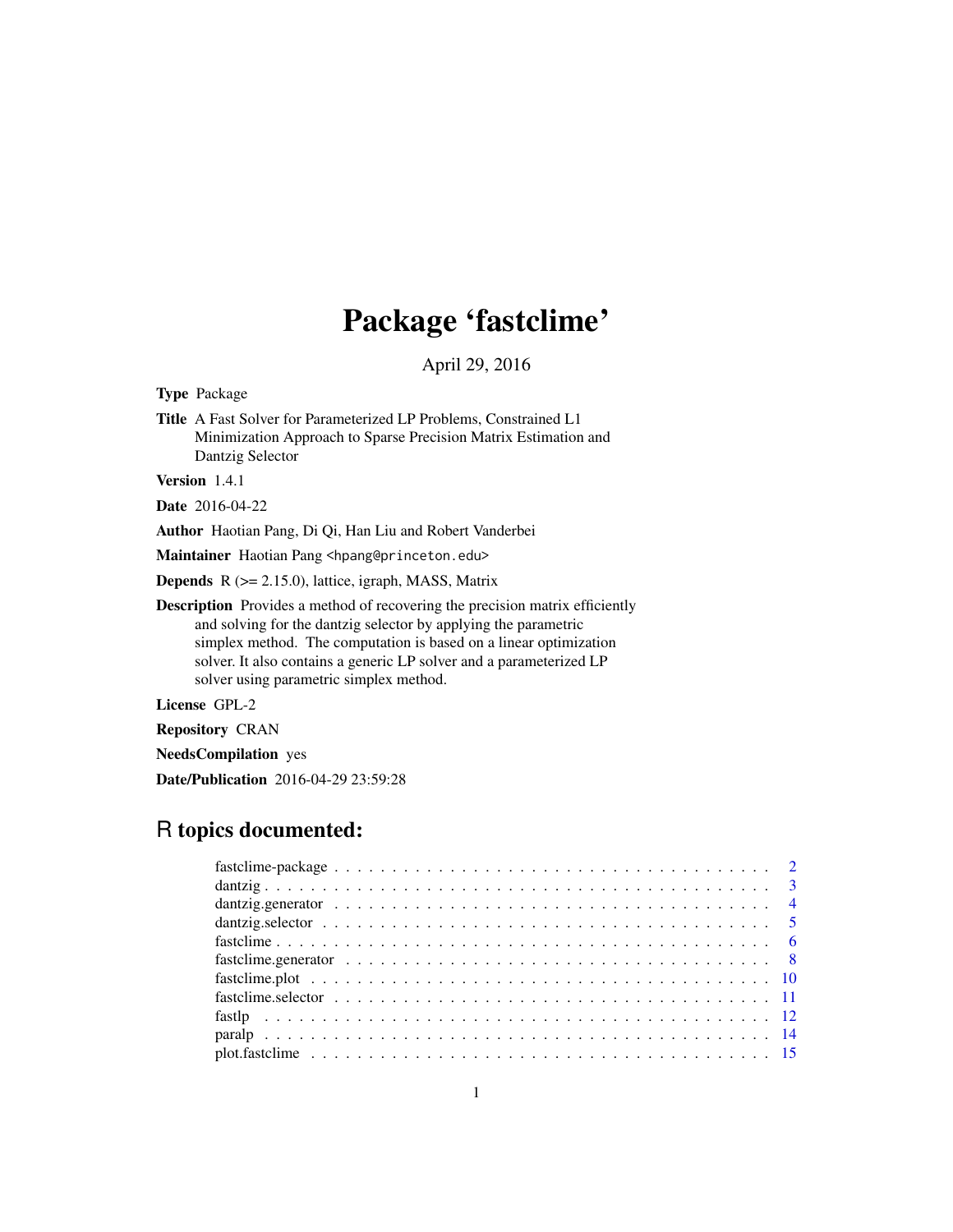<span id="page-1-0"></span>

| Index |  |  |  |  |  |  |  |  |  |  |  |  |  |  |  |  |  |  |  |
|-------|--|--|--|--|--|--|--|--|--|--|--|--|--|--|--|--|--|--|--|
|       |  |  |  |  |  |  |  |  |  |  |  |  |  |  |  |  |  |  |  |
|       |  |  |  |  |  |  |  |  |  |  |  |  |  |  |  |  |  |  |  |

<span id="page-1-1"></span>fastclime-package *Fast Parametric Simplex Solver for CLIME and Linear Programming*

#### Description

A package for generic linear programming, parameterized linear programming and constrainted l1 minimization approach to sparse precision matrix estimation

#### Details

| Package:  | fastclime  |
|-----------|------------|
| Type:     | Package    |
| Version:  | 1.2.4      |
| Date:     | 2014-04-25 |
| License:  | $GPL-2$    |
| LazyLoad: | yes        |

The package "fastclime" provides 5 main functions:

(1) the data generator creates random samples from multivariate normal distributions with different graph structures. Please refer to [fastclime.generator](#page-7-1).

(2) The parametric simplex solver for constrainted l1 minimization approach to sparse precision matrix estimation. Please refer to [fastclime](#page-5-1).

(3) The path selector function gives the path and precision matrix for a given parameter in CLIME. Please refer to [fastclime.selector](#page-10-1).

(4) A generic linear programming solver and a parameterized linear programming solver. Please refer to [fastlp](#page-11-1) and [paralp](#page-13-1).

(5) An implementation of the Primal Dual (i.e. Self Dual) Simplex Method on the Dantzig selector. Please refer to [dantzig](#page-2-1), [dantzig.selector](#page-4-1) and [dantzig.generator](#page-3-1).

#### Author(s)

Haotian Pang, Di Qi, Han Liu and Robert Vanderbei Maintainer: Haotian Pang<hpang@princeton.edu>;

#### See Also

[fastclime.generator](#page-7-1), [fastclime](#page-5-1), [fastclime.plot](#page-9-1), [fastclime.selector](#page-10-1), [fastlp](#page-11-1), [paralp](#page-13-1), [dantzig](#page-2-1), [dantzig.selector](#page-4-1), and [dantzig.generator](#page-3-1)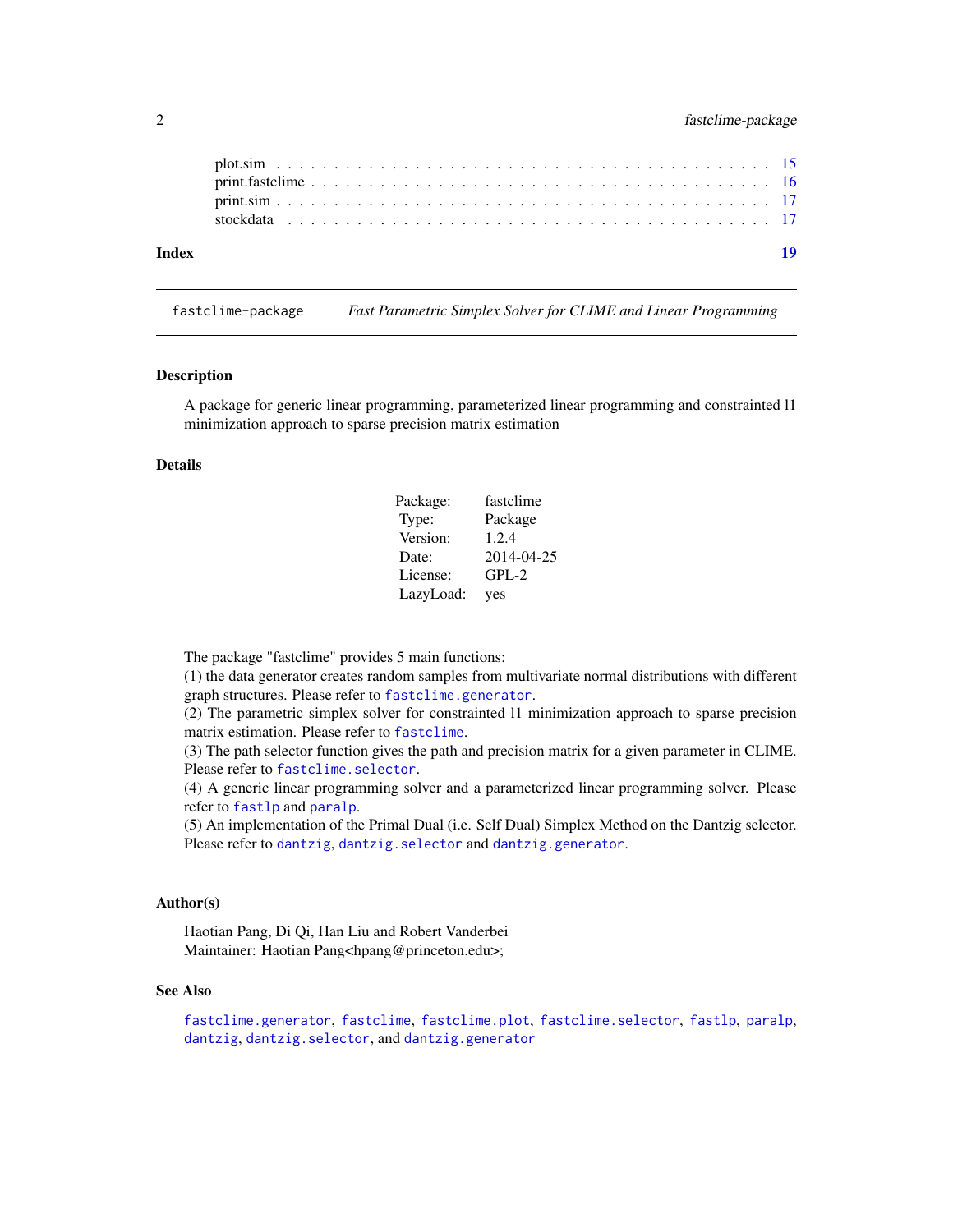<span id="page-2-1"></span><span id="page-2-0"></span>

#### Description

Implementation of the Primal Dual (i.e. Self Dual) Simplex Method on Dantzig selector

#### Usage

dantzig(X, y, lambda =  $0.01$ , nlambda =  $50$ )

#### Arguments

| X       | x is an n by d data matrix                                                                                                     |
|---------|--------------------------------------------------------------------------------------------------------------------------------|
| У       | y is a length n response vector                                                                                                |
| lambda  | The parametric simplex method will stop when the calculated parameter is smaller<br>than lambda. The default value is $0.01$ . |
| nlambda | This is the number of the maximum path length one would like to achieve. The<br>default length is 50.                          |

#### Details

This program applies the parametric simplex linear programming method to the Dantzig selector to solve for the regression coefficient vector. The solution path of the problem corresponds to the parameter in the parametric simplex method.

#### Value

An object with S3 class "dantzig" is returned:

| X          | X is the n by d data matrix.                                                                                               |
|------------|----------------------------------------------------------------------------------------------------------------------------|
| У          | y is a length n response vector.                                                                                           |
| BETA0      | BETA0 is a d by validn matrix where each column has an estimated regression<br>coefficient vector given a lambda interval. |
| n0         | not is the number of rows in the n by d data matrix.                                                                       |
| d0         | do is the number of columns in the n by d data matrix.                                                                     |
| validn     | valid is the number of solutions along the solution path. The maximum is<br>nlambda.                                       |
| lambdalist | lambdalist is the decrementing path of the lambda solution values.                                                         |

#### Note

The program will stop when either the maximum number of iterations for each column nlambda is achieved or when the required lambda is achieved for each column. Note if d is large and nlambda is also large, it is possible that the program will fail to allocate memory for the path.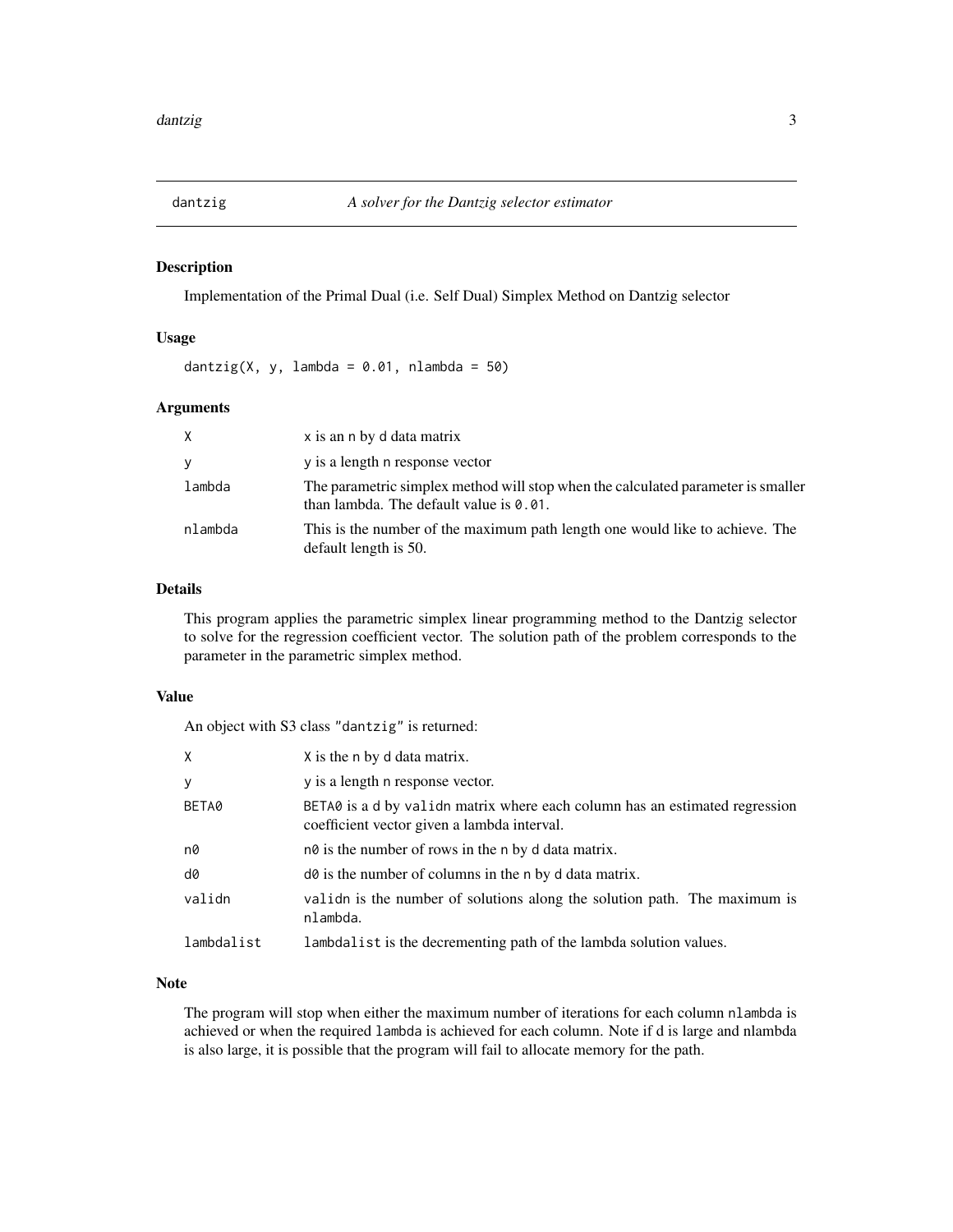#### <span id="page-3-0"></span>Author(s)

Haotian Pang, Han Liu, Robert Vanderbei and Di Qi Maintainer: Haotian Pang<hpang@princeton.edu>

#### See Also

[dantzig.selector](#page-4-1)

#### Examples

```
#generate data
a = dantzig.generator(n = 200, d = 100, sparsity = 0.1)
#regression coefficient estimation
b = dantzig(a$X0, a$y, lambda = 0.1, nlambda = 100)
```
<span id="page-3-1"></span>dantzig.generator *Dantzig data generator*

#### Description

Generates sparse linear regression model for testing dantzig function

#### Usage

dantzig.generator( $n = 50$ , d = 100, sparsity = 0.1, sigma0=1)

#### Arguments

| n        | The number of observations (sample size). The default value is 50.                                 |
|----------|----------------------------------------------------------------------------------------------------|
| d        | The number of variables (dimension). The default value is 100.                                     |
| sparsity | d is either the number of nonzero entries out of d or the proportion of nonzero<br>entries in BETA |
| sigma0   | sigma $\theta$ is the standard deviation of the noise vector                                       |

#### Details

Generates sparse linear regression model for testing dantzig function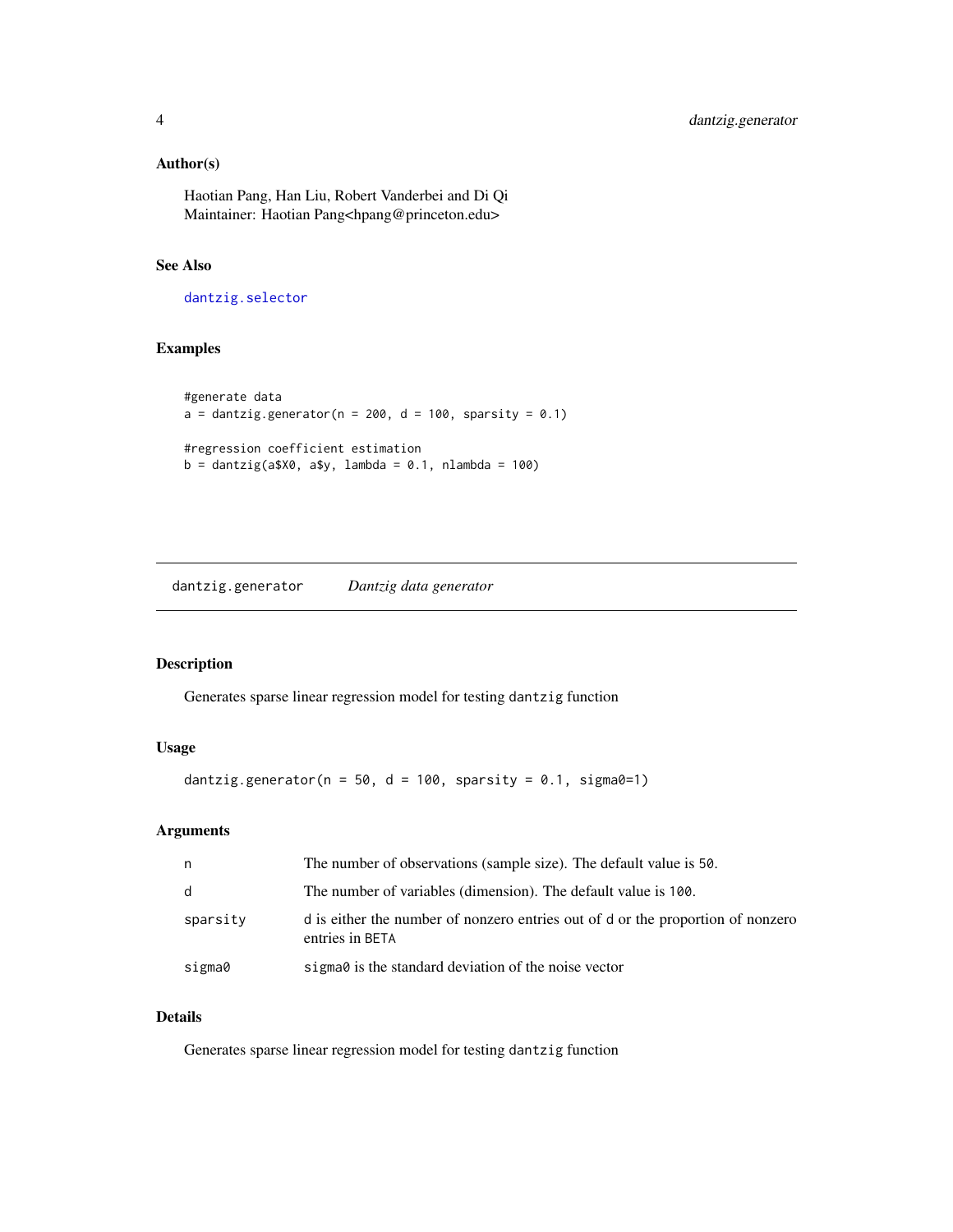#### <span id="page-4-0"></span>dantzig.selector 5

#### Value

An object with S3 class "dantzig.generator" is returned:

| X0   | X0 is the n by d matrix for the generated data                               |
|------|------------------------------------------------------------------------------|
| y    | A y is a n response vector for the generated data                            |
| BETA | BETA is a length d regression coefficient vector                             |
| -S   | s is the number of nonzero entries out of d                                  |
| pos  | A vector containing the indices of the nonzero entries (may contain repeats) |
|      |                                                                              |

#### Author(s)

Haotian Pang, Han Liu, Robert Vanderbei and Di Qi Maintainer: Di Qi <dqi@princeton.edu>

#### See Also

#### [dantzig](#page-2-1)

#### Examples

## L = dantzig.generator( $n = 50$ , d = 100, sparsity = 0.1)

<span id="page-4-1"></span>dantzig.selector *Dantzig selector*

#### Description

Function used to select the solution path for a given lambda

#### Usage

```
dantzig.selector(lambdalist, BETA0, lambda)
```
#### Arguments

| lambdalist | lambdalist is the length valid decrementing path of the lambda solution val-<br>ues. It is obtained from the dantzig function.                                               |
|------------|------------------------------------------------------------------------------------------------------------------------------------------------------------------------------|
| BETA0      | BETAO is a d by valid matrix where each column has an estimated regression<br>coefficient vector given a given lambda interval. It is obtained from the dantzig<br>function. |
| lambda     | lambda is the lambda solution value the user wishes to estimate a regression<br>coefficient vector with.                                                                     |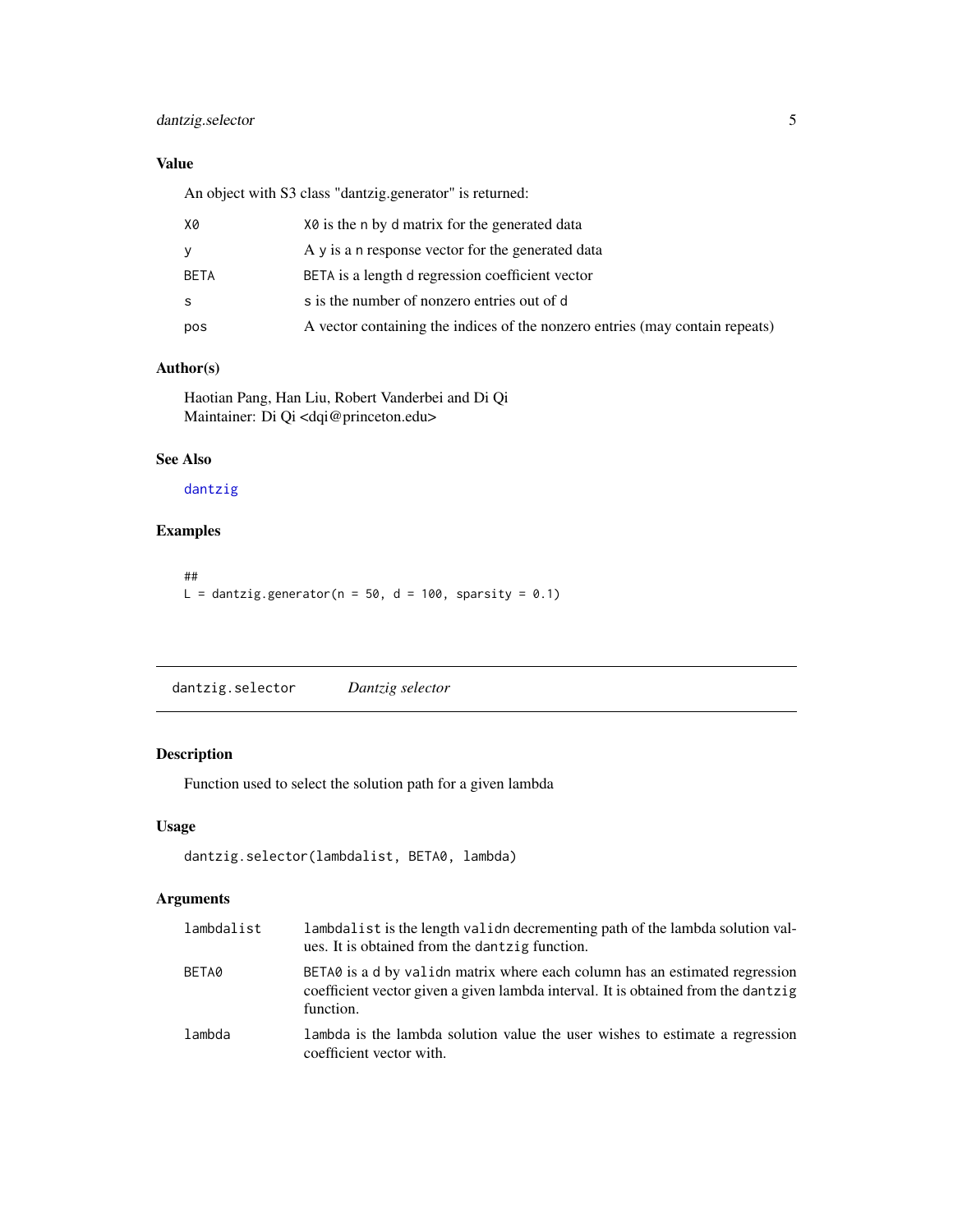#### <span id="page-5-0"></span>Details

Finds the estimated regression coefficient vector associated with a given lambda

#### Value

beta0 beta0 is the estimated regression coefficient vector for the given lambda.

#### Author(s)

Di Qi, Haotian Pang Maintainer: Di Qi <dqi@princeton.edu>

#### See Also

[dantzig](#page-2-1)

#### Examples

```
# generate data
a = dantzig.generator(n = 200, d = 100, sparsity = 0.1)
# regression coefficient estimation
b = dantzig(a$X0, a$y, lambda = 0.1, nlambda = 100)
# estimated regression coefficient vector
c = dantzig.selector(b$lambdalist, b$BETA0, 15)
```
<span id="page-5-1"></span>fastclime *The main solver for fastclime package*

#### Description

A fast parametric simplex solver for constrainted l1 minimization approach to sparse precision matrix estimation

#### Usage

fastclime(x, lambda.min =  $0.1$ , nlambda =  $50$ )

#### Arguments

x There are 2 options: (1) x is an n by d data matrix (2) a d by d sample covariance matrix. The program automatically identifies the input matrix by checking the symmetry. (n is the sample size and d is the dimension)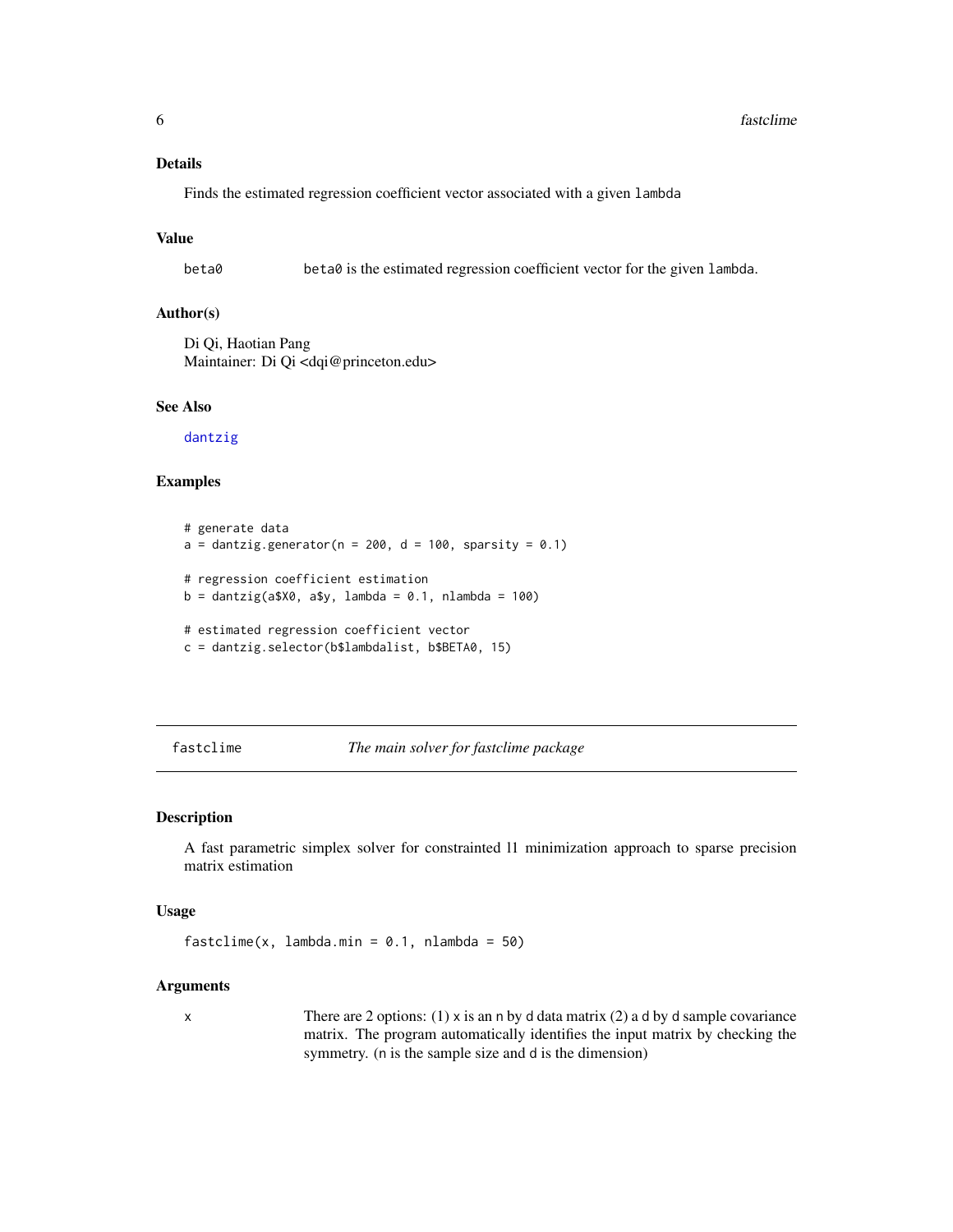#### <span id="page-6-0"></span>fastclime 7

| lambda.min | This is the smallest value of lambda you would like the solver to explorer. The<br>default value is 0.1. If nlambda is large enough, the precision matrix selector<br>function fastclime. selector will be able to find all precision matrix corre-<br>sponding to all lambda values ranging from 1 to lambda.min. |
|------------|--------------------------------------------------------------------------------------------------------------------------------------------------------------------------------------------------------------------------------------------------------------------------------------------------------------------|
| nlambda    | It is the number of the path length one would like to achieve. The default length<br>is 50. Note if d is large and nlambda is also large, it is possible that the program<br>will fail to allocate memory for the path.                                                                                            |

#### Details

This program uses parametric simplex linear programming method to solve CLIME (Constrained l1 Minimization Sparse Precision Matrix Estimation) problem. The solution path of the problem corresponds to the parameter in the parametric simplex method.

#### Value

An object with S3 class "fastclime" is returned:

| data       | The n by d data matrix or d by d sample covariance matrix from the input                                                                                                                                                                         |
|------------|--------------------------------------------------------------------------------------------------------------------------------------------------------------------------------------------------------------------------------------------------|
| cov.input  | An indicator of the sample covariance.                                                                                                                                                                                                           |
| sigmahat   | The empirical covariance of the data. If cov.inpu is TRUE, sigmahat = data                                                                                                                                                                       |
| maxnlambda | The length of the path. If the program finds lambda min in less than nlambda<br>iterations for all columns, then the acutal maximum lenth for all columns will<br>be returned. Otherwise it equals nlambda.                                      |
| lambdamtx  | The sequence of regularization parameters for each column, it is a nlambda by d<br>matrix. It will be filled with 0 when the program finds the required lambda.min<br>value for that column. This parameter is required for fastclime. selector. |
| icovlist   | A nlambda list of d by d precision matrices as an alternative graph path (nu-<br>merical path) corresponding to lambdamtx. This parameter is also required for<br>fastclime.selector.                                                            |

#### Note

The program will stop when either the maximum number of iteration for each column nlambda is achieved or when the required lambda.min is achieved for each column. When the dimension is huge, make sure nlambda is small so that there are enough memory to allocate the solution path. lambdamtx and icovlist will be used in [fastclime.selector](#page-10-1).

#### Author(s)

Haotian Pang, Han Liu and Robert Vanderbei Maintainer: Haotan Pang<hpang@princeton.edu>

#### See Also

[fastclime.generator](#page-7-1), [fastclime.plot](#page-9-1), [fastclime.selector](#page-10-1) and [fastclime-package](#page-1-1).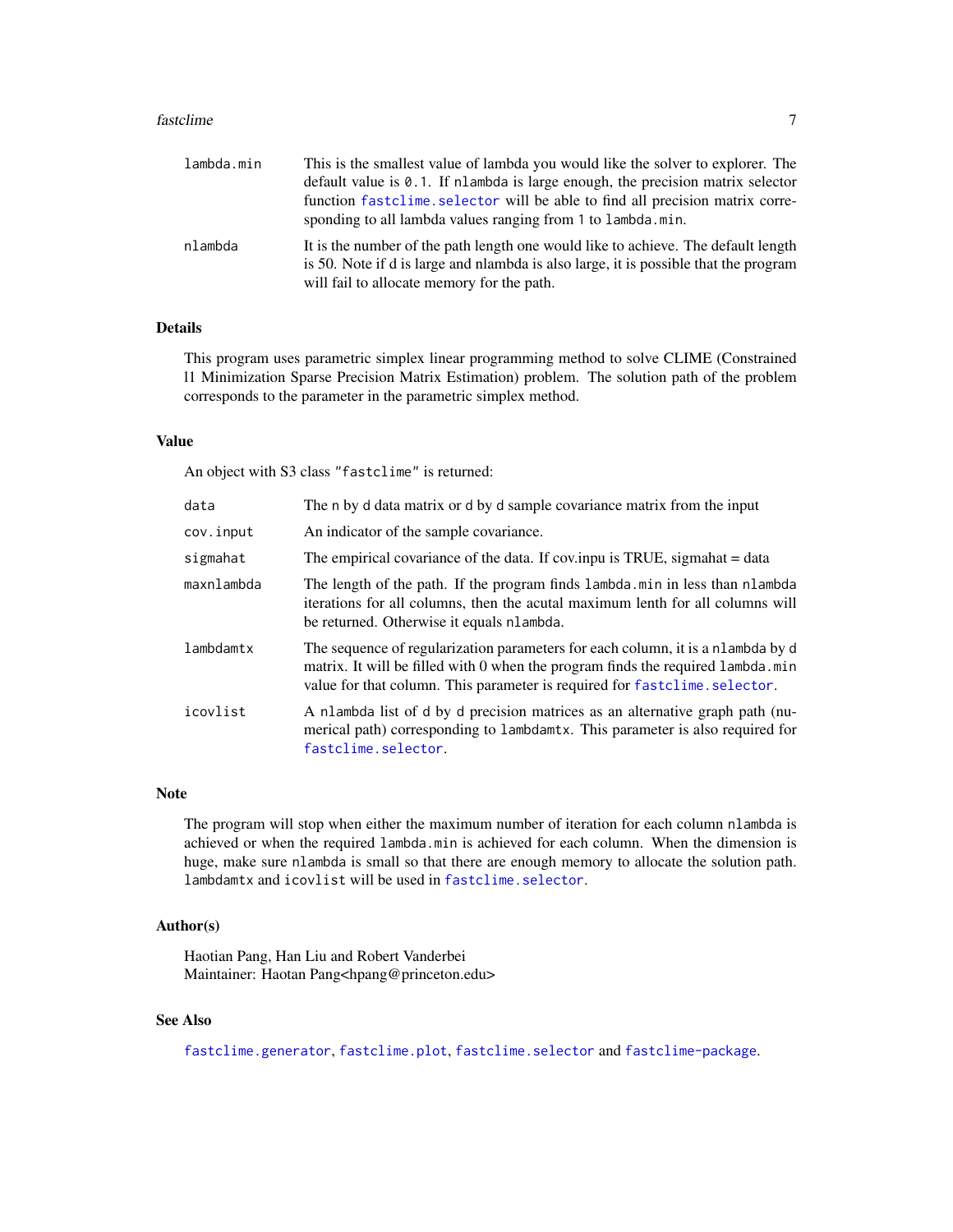#### Examples

```
#generate data
L = fastclime.generator(n = 100, d = 20)
#graph path estimation
out1 = fastcline(L$data, 0.1)out2 = fastclime.selector(out1$lambdamtx, out1$icovlist,0.2)
fastclime.plot(out2$adaj)
#graph path estimation using the sample covariance matrix as the input.
out1 = fastclime(cor(L$data),0.1)
out2 = fastclime.selector(out1$lambdamtx, out1$icovlist,0.2)
fastclime.plot(out2$adaj)
```
<span id="page-7-1"></span>fastclime.generator *Data generator*

#### Description

Implements the data generation from multivariate normal distributions with different graph structures, including "random", "hub", "cluster" and "band".

#### Usage

fastclime.generator(n = 200, d = 50, graph = "random",  $v = NULL$ , u = NULL,  $g = NULL$ ,  $prob = NULL$ ,  $vis = FALSE$ ,  $verbose = TRUE$ )

#### Arguments

| n            | The number of observations (sample size). The default value is 200.                                                                                                                                                                                                                                                               |
|--------------|-----------------------------------------------------------------------------------------------------------------------------------------------------------------------------------------------------------------------------------------------------------------------------------------------------------------------------------|
| d            | The number of variables (dimension). The default value is 50.                                                                                                                                                                                                                                                                     |
| graph        | The graph structure with 4 options: "random", "hub", "cluster" and "band".                                                                                                                                                                                                                                                        |
| $\mathsf{v}$ | The off-diagonal elements of the precision matrix, controlling the magnitude of<br>partial correlations with u. The default value is 0.3.                                                                                                                                                                                         |
| u            | A positive number being added to the diagonal elements of the precision matrix,<br>to control the magnitude of partial correlations. The default value is 0.1.                                                                                                                                                                    |
| g            | For "cluster" or "hub" graph, g is the number of hubs or clusters in the graph.<br>The default value is about $d/20$ if $d > = 40$ and 2 if $d < 40$ . For "band" graph, g<br>is the bandwidth and the default value is 1. NOT applicable to "random" graph.                                                                      |
| prob         | For "random" graph, it is the probability that a pair of nodes has an edge. The<br>default value is 3/d. For "cluster" graph, it is the probability that a pair of<br>nodes has an edge in each cluster. The default value is $6 \times g/d$ if $d/g \le 30$ and<br>0.3 if $d/g > 30$ . NOT applicable to "hub" or "band" graphs. |
| vis          | Visualize the adjacency matrix of the true graph structure, the graph pattern,<br>the covariance matrix and the empirical covariance matrix. The default value is<br><b>FALSE</b>                                                                                                                                                 |
| verbose      | If verbose = FALSE, tracing information printing is disabled. The default value<br>is TRUE.                                                                                                                                                                                                                                       |

<span id="page-7-0"></span>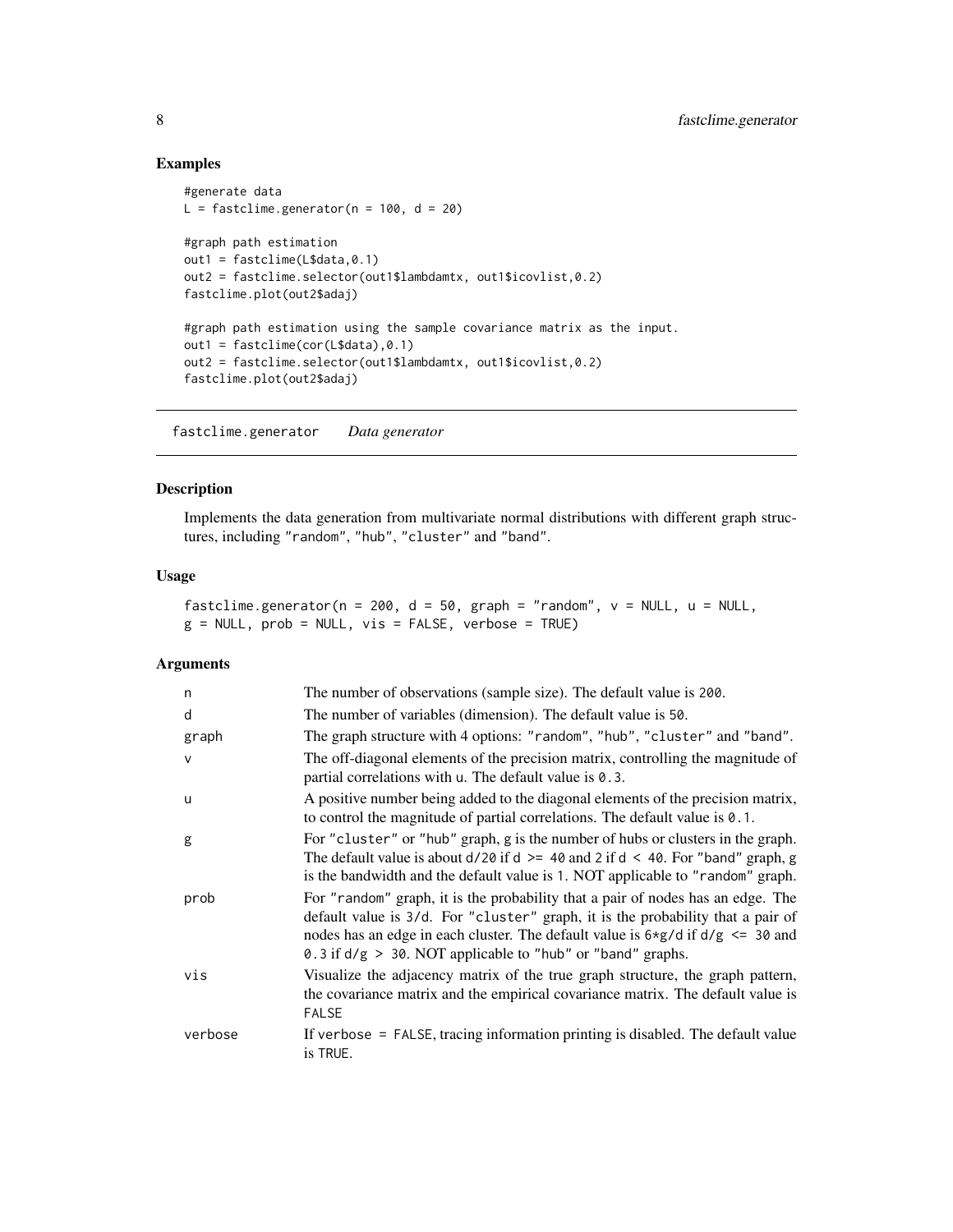#### <span id="page-8-0"></span>fastclime.generator 9

#### **Details**

Given the adjacency matrix theta, the graph patterns are generated as below:

(I) "random": Each pair of off-diagonal elements are randomly set theta[i,j]=theta[j,i]=1 for i!=j with probability prob, and 0 other wise. It results in about  $d*(d-1)*prob/2$  edges in the graph.

(II)"hub":The row/columns are evenly partitioned into g disjoint groups. Each group is associated with a "center" row i in that group. Each pair of off-diagonal elements are set theta[i,j]=theta[j,i]=1 for i!=j if j also belongs to the same group as i and  $\theta$  otherwise. It results in d - g edges in the graph.

(III)"cluster":The row/columns are evenly partitioned into g disjoint groups. Each pair of offdiagonal elements are set theta[i,j]=theta[j,i]=1 for i!=j with the probability probif both i and j belong to the same group, and  $\theta$  other wise. It results in about  $g*(d/g)*(d/g-1)*prob/2$ edges in the graph.

(IV)"band": The off-diagonal elements are set to be theta[i,j]=1 if  $1 \le |i-j| \le g$  and 0 other wise. It results in  $(2d-1-g)*g/2$  edges in the graph.

The adjacency matrix theta has all diagonal elements equal to 0. To obtain a positive definite precision matrix, the smallest eigenvalue of theta\*v (denoted by e) is computed. Then we set the precision matrix equal to the ta\*v+( $|e| + 0.1 + u$ ) I. The covariance matrix is then computed to generate multivariate normal data.

#### Value

An object with S3 class "sim" is returned:

| data     | The n by d matrix for the generated data                                                                 |
|----------|----------------------------------------------------------------------------------------------------------|
| sigma    | The covariance matrix for the generated data                                                             |
| omega    | The precision matrix for the generated data                                                              |
| sigmahat | The empirical covariance matrix for the generated data                                                   |
| theta    | The adjacency matrix of true graph structure (in sparse matrix representation)<br>for the generated data |

#### Author(s)

Haotian Pang, Han Liu and Robert Vanderbei Maintainer: Haotan Pang<hpang@princeton.edu>

#### See Also

[fastclime](#page-5-1) and [fastclime-package](#page-1-1)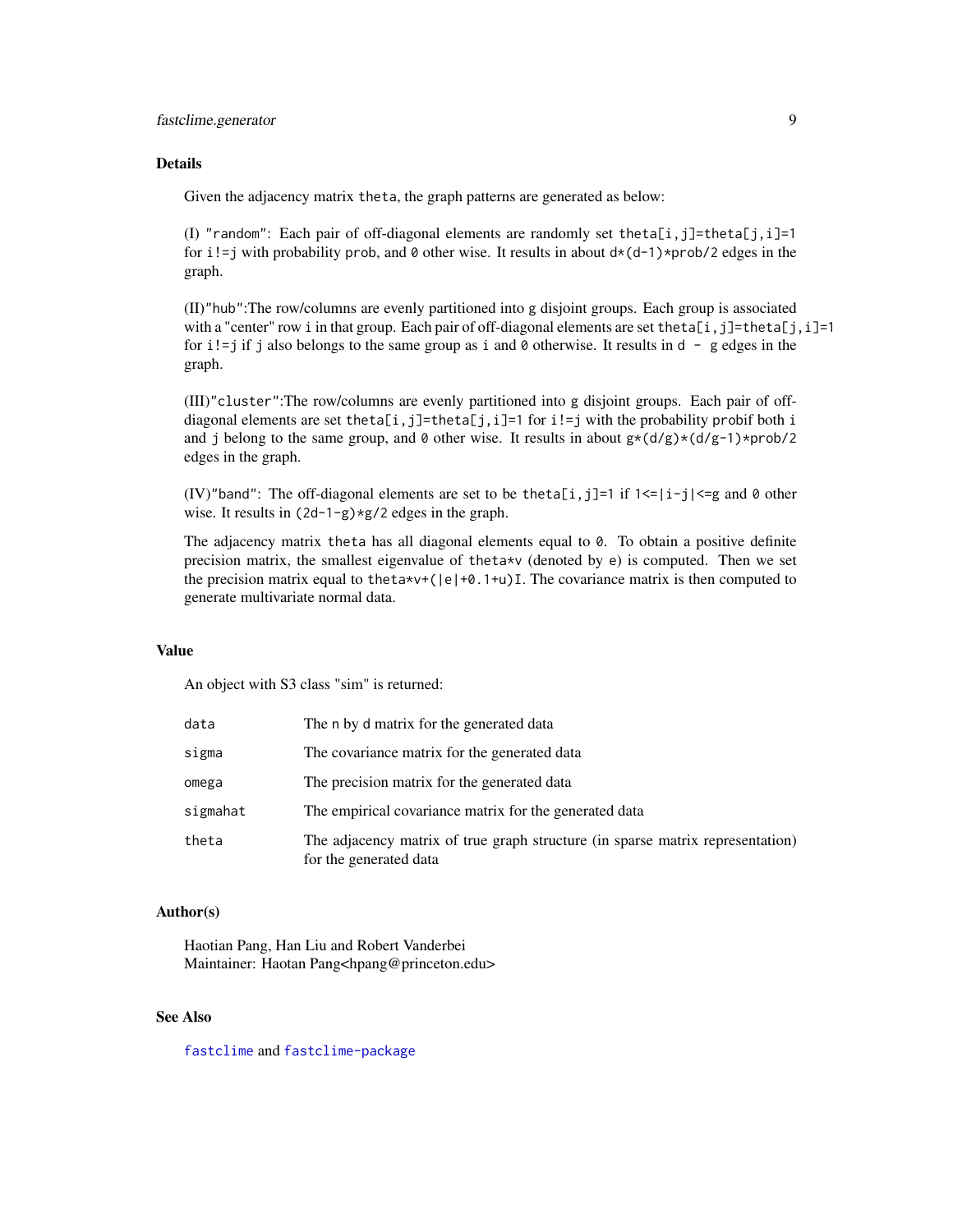#### Examples

```
## band graph with bandwidth 3
L = fastclime.generator(graph = "band", g = 3)
plot(L)
## random sparse graph
L = fastclime.generator(vis = TRUE)
## random dense graph
L = fastclime.generator(prob = 0.5, vis = TRUE)
## hub graph with 6 hubs
L = fastclime.generator(graph = "hub", g = 6, vis = TRUE)
## hub graph with 8 clusters
L = fastclime.generator(graph = "cluster", g = 8, vis = TRUE)
```
<span id="page-9-1"></span>fastclime.plot *Graph visualization*

#### Description

Implements the graph visualization using adjacency matrix. It can automatic organize 2D embedding layout.

#### Usage

```
fastclime.plot(G, epsflag = FALSE, graph.name = "default", cur.num = 1,
location)
```
#### Arguments

| G          | The adjaceny matrix corresponding to the graph.                                                           |
|------------|-----------------------------------------------------------------------------------------------------------|
| epsflag    | If epsflag $=$ TRUE, save the plot as an eps file in the target directory. The<br>default value is FALSE. |
| graph.name | The name of the output eps files. The default value is "default".                                         |
| cur.num    | The number of plots saved as eps files. Only applicale when $epsflag = TRUE$ .<br>The default value is 1. |
| location   | Target directory. The default value is the current working directory.                                     |

#### Details

The user can change cur.num to plot several figures and select the best one. The implementation is based on the popular package "igraph".

<span id="page-9-0"></span>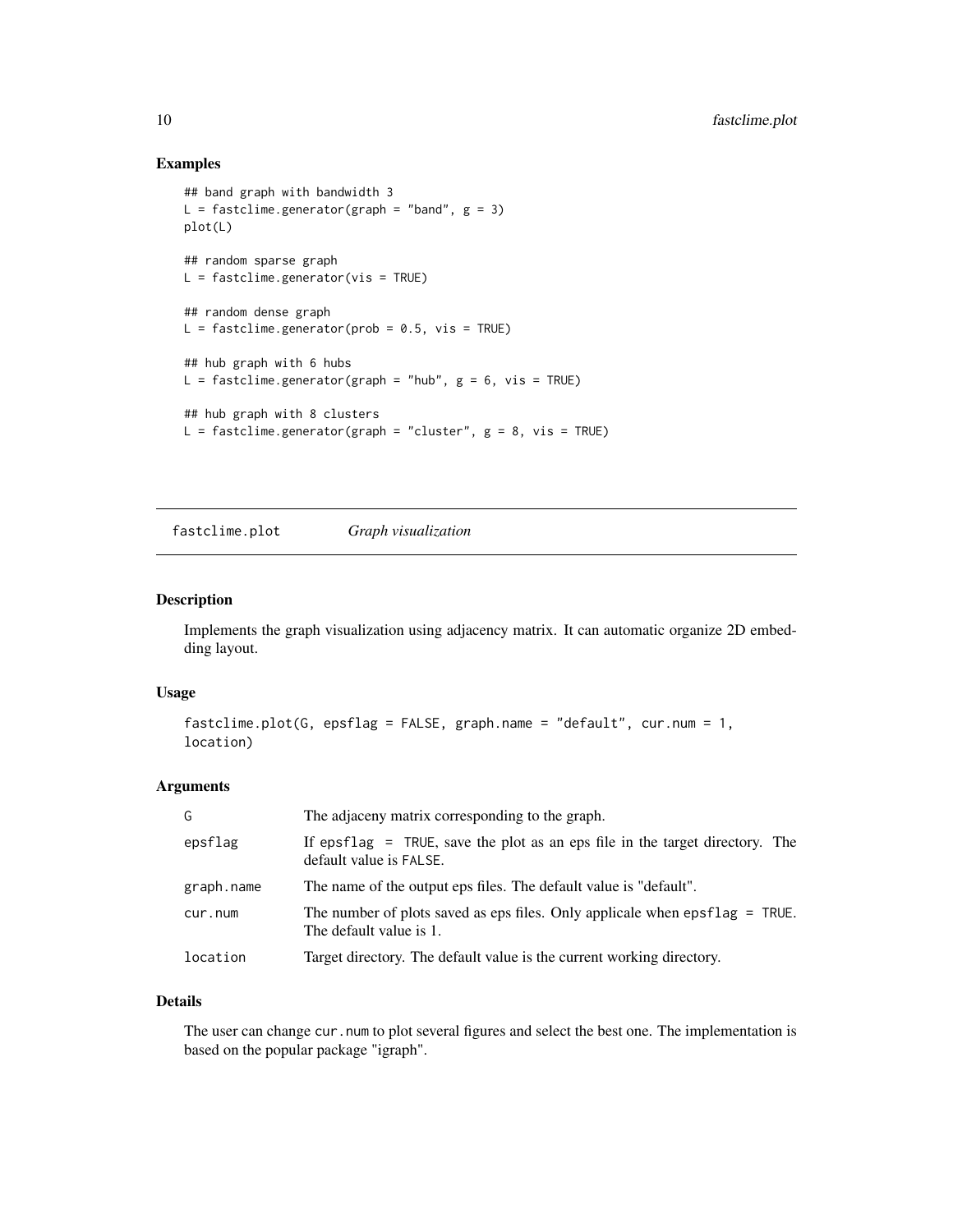#### <span id="page-10-0"></span>fastclime.selector 11

#### Author(s)

Haotian Pang, Han Liu and Robert Vanderbei Maintainer: Haotan Pang<hpang@princeton.edu>

#### See Also

[fastclime](#page-5-1) and [fastclime-package](#page-1-1)

#### Examples

```
## visualize the hub graph
L = fastcline.generator(graph = "hub")fastclime.plot(L$theta)
## visualize the band graph
L = fastclime.generator(graph = "band", g=5)
fastclime.plot(L$theta)
## visualize the cluster graph
L = fastclime.generator(graph = "cluster")
fastclime.plot(L$theta)
#show working directory
getwd()
#plot 5 graphs and save the plots as eps files in the working directory
fastclime.plot(L$theta, epsflag = TRUE, cur.num = 5)
```
<span id="page-10-1"></span>fastclime.selector *A precision matrix and path selector function for fastclime*

#### Description

Select the precision matrix and solution path for a given parameter lambda

#### Usage

```
fastclime.selector(lambdamtx, icovlist, lambda)
```
#### Arguments

| lambdamtx | The sequence of regularization parameters for each column, it is a nlambda by<br>d matrix.                                                                                                       |
|-----------|--------------------------------------------------------------------------------------------------------------------------------------------------------------------------------------------------|
| icovlist  | A nlambda list of d by d precision matrices as an alternative graph path (numer-<br>ical path) corresponding to lambdamtx.                                                                       |
| lambda    | The user specified parameter lambda. The function will return the solution<br>path corresponding to this value. Note lambda has to be larger than or equal<br>to lambda. min input in fastclime. |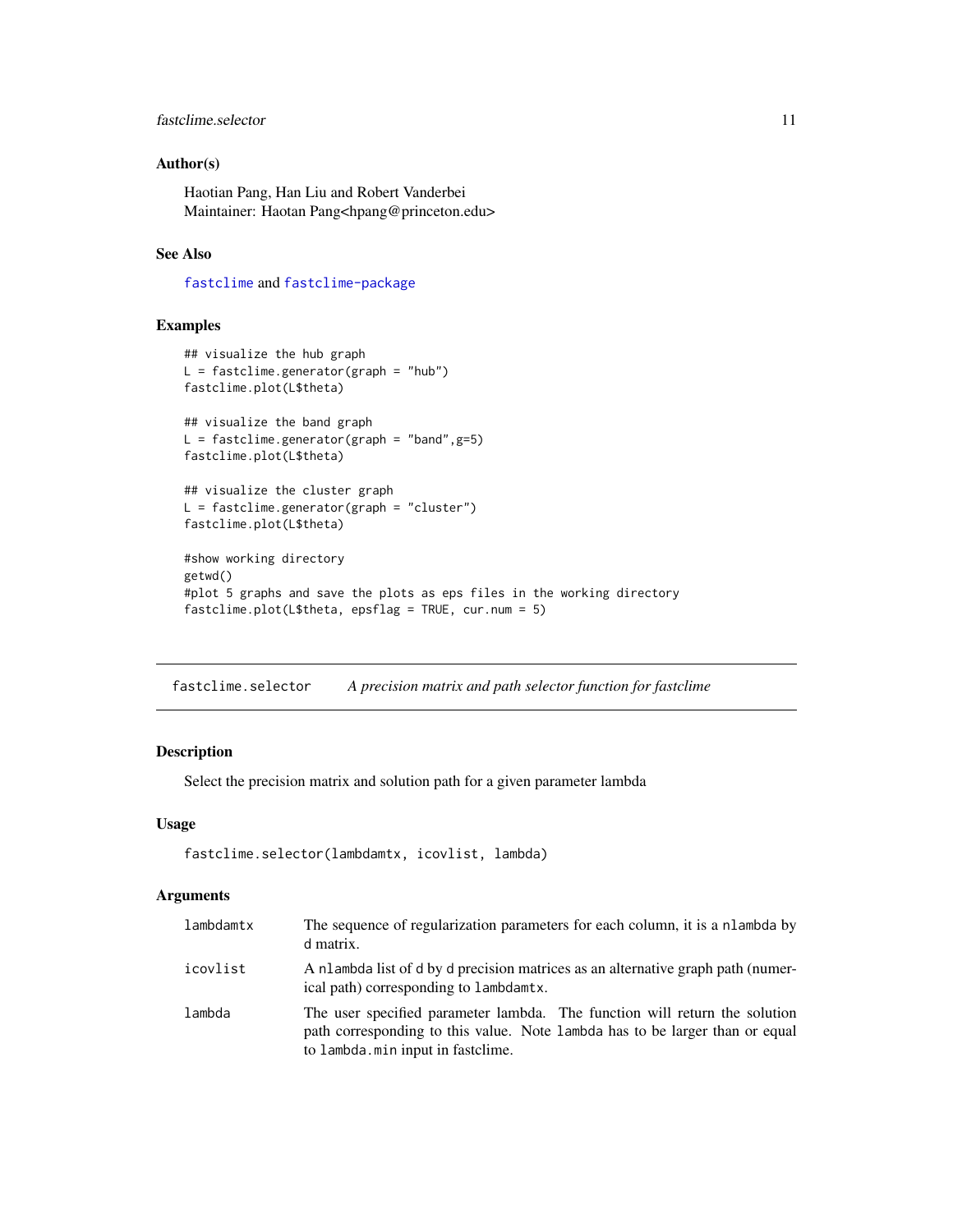#### <span id="page-11-0"></span>Details

The output from [fastclime](#page-5-1) stores a list of precision matrice and a matrix of parameters. This program will select the required solution path and precision matrix for a given parameter lambda.

#### Value

An object with S3 class "fastclime.selector" is returned:

| icov     | The estimated precision matrix corresponding to lambda.              |
|----------|----------------------------------------------------------------------|
| adai     | The estimated graph path corresponding to lambda.                    |
| sparsity | The sparsity level of this estimated graph for this value of lambda. |

#### Note

The function is able to estimate the precision matrices corresponding to all lambda values ranging from 1 to lambda.min, provided a large enough nlambda is used in [fastclime](#page-5-1). The function will give a message if the program could not find the solution path corresponding to the required lamba. The user may want to incease nlambda in [fastclime](#page-5-1) in order to find the required solution path.

#### Author(s)

Haotian Pang, Han Liu and Robert Vanderbei Maintainer: Haotan Pang<hpang@princeton.edu>

#### See Also

[fastclime](#page-5-1) and [fastclime-package](#page-1-1)

#### Examples

```
#generate data
L = fastclime.generator(n = 100, d = 20)
#graph path estimation
out1 = fastcline(L$data, 0.1)out2 = fastclime.selector(out1$lambdamtx, out1$icovlist,0.2)
fastclime.plot(out2$adaj)
```
<span id="page-11-1"></span>fastlp *A generic LP solver*

#### Description

A generic linear programming solver using parametric simplex method

#### Usage

fastlp(obj,mat,rhs,lambda=0)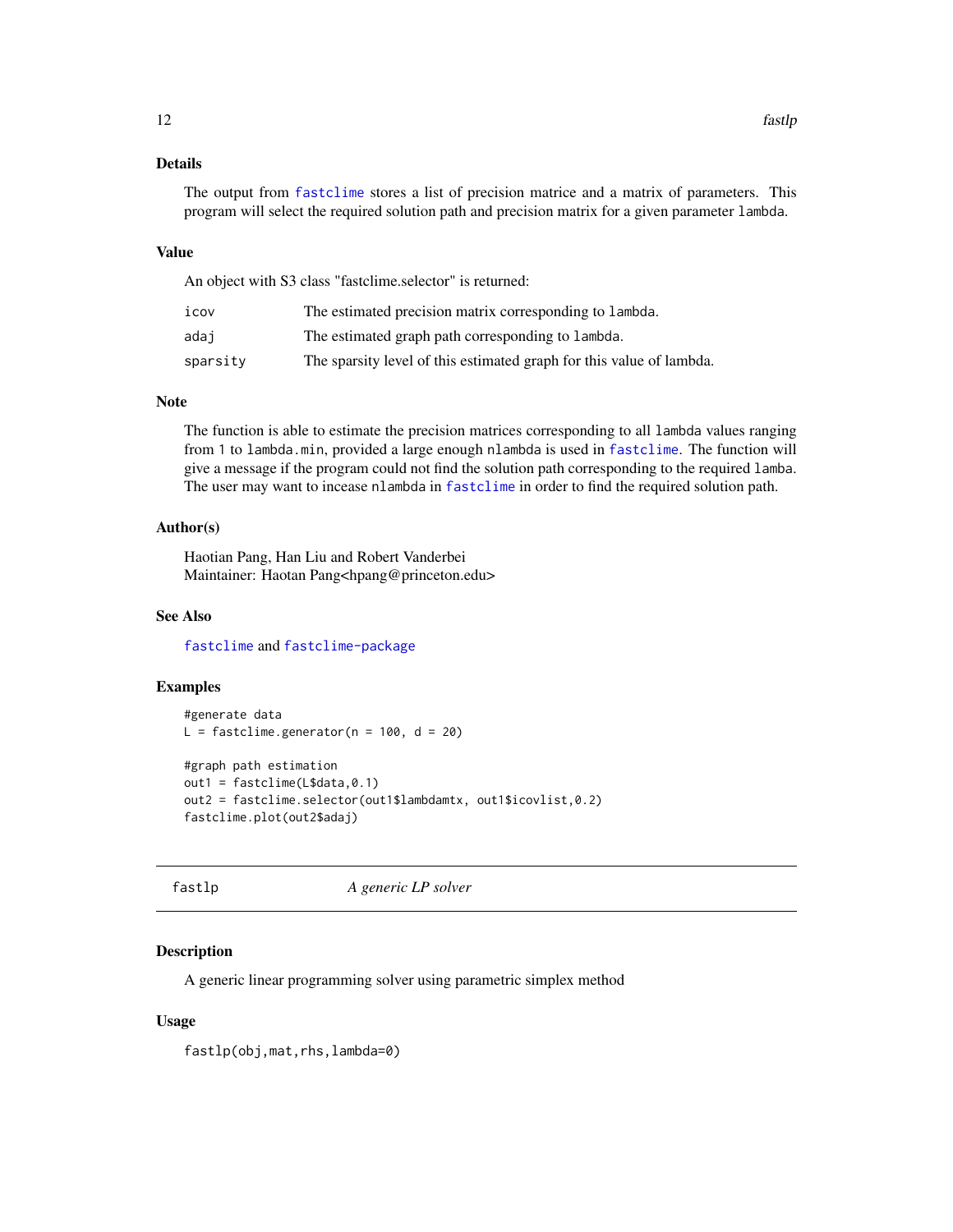#### fastlp that is a state of the state of the state of the state of the state of the state of the state of the state of the state of the state of the state of the state of the state of the state of the state of the state of t

#### Arguments

| obi    | The objective vector of the coefficient with length n.                                                                                                             |
|--------|--------------------------------------------------------------------------------------------------------------------------------------------------------------------|
| mat    | The constraint matrix of the linear programming with dimension $m^*n$ . Note this<br>argument must be in matrix form even it is a vector.                          |
| rhs    | The right hand side vector of the constraint with length m.                                                                                                        |
| lambda | The parametric simplex method will stop when the calculated paramter is smaller<br>than lambda. The default value is zero and it corresponds to the optimal value. |

#### Details

This function is used to solve a general linear programming in standard inequality form: "maximize obj\*x, subject to: mat\*x<=rhs, x>=0"

#### Value

The optimal value will be returned if it exists. Otherwise the function will indicate the problem is infeasible or unbounded.

#### Note

The linear programming should be in the form "maximize obj\*x, subject to: mat\*x<=rhs,  $x \ge 0$ ". If the original problem is not in this form. The user has to convert it into this form. For example, the equality constrants can be separated into two inequality constraints.

#### Author(s)

Haotian Pang, Han Liu and Robert Vanderbei Maintainer: Haotan Pang<hpang@princeton.edu>

#### See Also

[fastclime](#page-5-1) and [fastclime-package](#page-1-1)

#### Examples

```
#generate an LP problem and solve it
A=matrix(c(-1,-1,0,1,-2,1),nrow=3)
b=c(-1,-2,1)
c=c(-2,3)fastlp(c,A,b)
```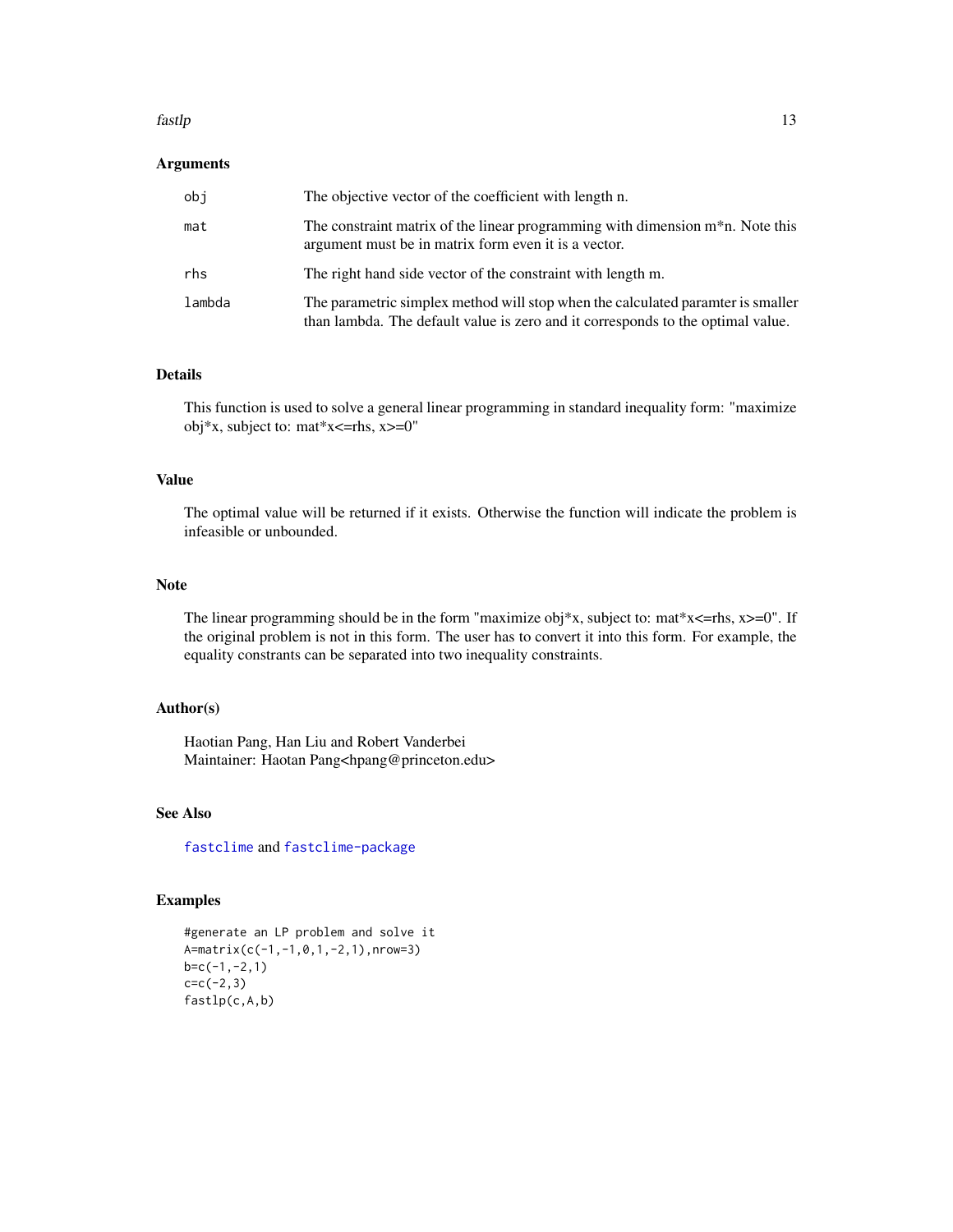<span id="page-13-1"></span><span id="page-13-0"></span>

#### Description

A parameterized linear programming solver using parametric simplex method

#### Usage

paralp(obj,mat,rhs,obj\_bar,rhs\_bar,lambda=0)

#### Arguments

| obj     | The objective vector of the coefficient with length n.                                                                                                             |
|---------|--------------------------------------------------------------------------------------------------------------------------------------------------------------------|
| mat     | The constraint matrix of the linear programming with dimension $m^*n$ . Note this<br>argument must be in matrix form even it is a vector.                          |
| rhs     | The right hand side vector of the constraint with length m.                                                                                                        |
| obj_bar | The vector used to time the parameter and added to the objective vector, with<br>length n. This pertubation vector must be nonnegative.                            |
| rhs_bar | The vector used to time the parameter and added to the right hand side vector,<br>with length m. This pertubation vector must be nonnegative.                      |
| lambda  | The parametric simplex method will stop when the calculated paramter is smaller<br>than lambda. The default value is zero and it corresponds to the optimal value. |

#### Details

This function is used to solve a general linear programming in standard inequality form: "maximize obj\*x+obj\_bar\*lambda, subject to: mat\*x<=rhs+rhs\_bar\*lambda, x>=0"

#### Value

The optimal value will be returned if it exists with a proper value of chosen lambda. Otherwise the function will indicate the problem is infeasible or unbounded.

#### Author(s)

Haotian Pang, Han Liu and Robert Vanderbei Maintainer: Haotan Pang<hpang@princeton.edu>

#### See Also

[fastclime](#page-5-1) and [fastclime-package](#page-1-1)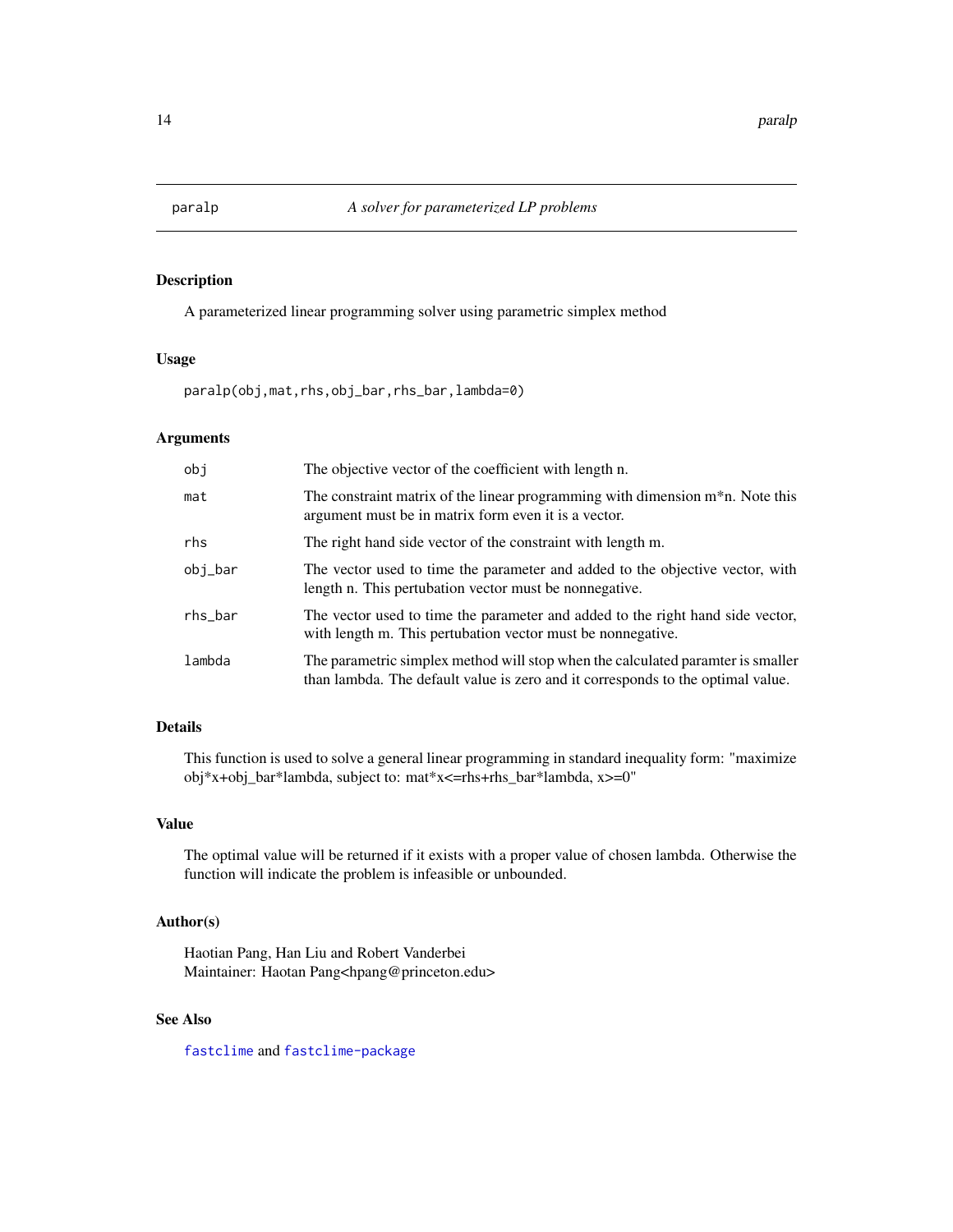#### <span id="page-14-0"></span>plot.fastclime 15

#### Examples

```
#generate an LP problem and solve it
A=matrix(c(-1,-1,0,1,-2,1),nrow=3)
b=c(-1,-2,1)c=c(-2,3)b_bar=c(1,1,1)
c_b = c(1,1)paralp(c,A,b,c_bar,b_bar)
```
plot.fastclime *Plot function for S3 class "fastclime"*

#### Description

Plot sparsity level information (the first column) from the graph path

#### Usage

## S3 method for class 'fastclime'  $plot(x, \ldots)$ 

#### Arguments

| x        | An object with S3 class "fastclime" |
|----------|-------------------------------------|
| $\cdots$ | System reserved (No specific usage) |

#### Author(s)

Haotian Pang, Han Liu and Robert Vanderbei Maintainer: Haotan Pang<hpang@princeton.edu>

#### See Also

[fastclime](#page-5-1)

plot.sim *Plot function for S3 class "sim"*

#### Description

Visualize the covariance matrix, the empirical covariance matrix, the adjacency matrix and the graph pattern of the true graph structure

#### Usage

```
## S3 method for class 'sim'
plot(x, ...)
```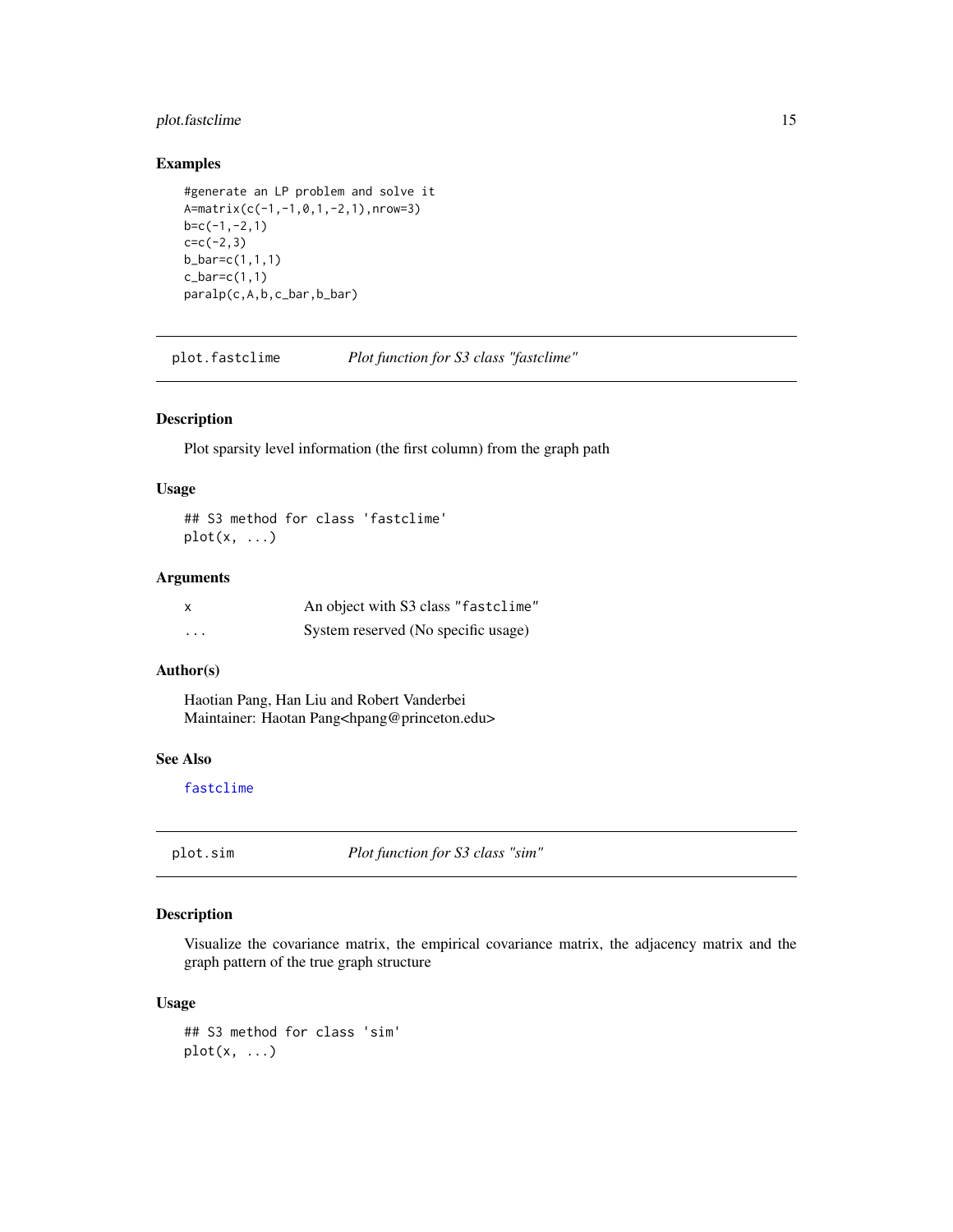#### <span id="page-15-0"></span>Arguments

| X                       | An object with S3 class "sim"       |
|-------------------------|-------------------------------------|
| $\cdot$ $\cdot$ $\cdot$ | System reserved (No specific usage) |

#### Author(s)

Haotian Pang, Han Liu and Robert Vanderbei Maintainer: Haotan Pang<hpang@princeton.edu>

#### See Also

[fastclime.generator](#page-7-1) and [fastclime](#page-5-1)

print.fastclime *Print function for S3 class "fastclime"*

#### Description

Print the information about the model usage, the graph path length, graph dimension, sparsity level

#### Usage

```
## S3 method for class 'fastclime'
print(x, \ldots)
```
#### Arguments

|          | An object with S3 class "fastclime" |
|----------|-------------------------------------|
| $\cdots$ | System reserved (No specific usage) |

#### Author(s)

Haotian Pang, Han Liu and Robert Vanderbei Maintainer: Haotan Pang<hpang@princeton.edu>

#### See Also

[fastclime](#page-5-1) and [fastclime](#page-5-1)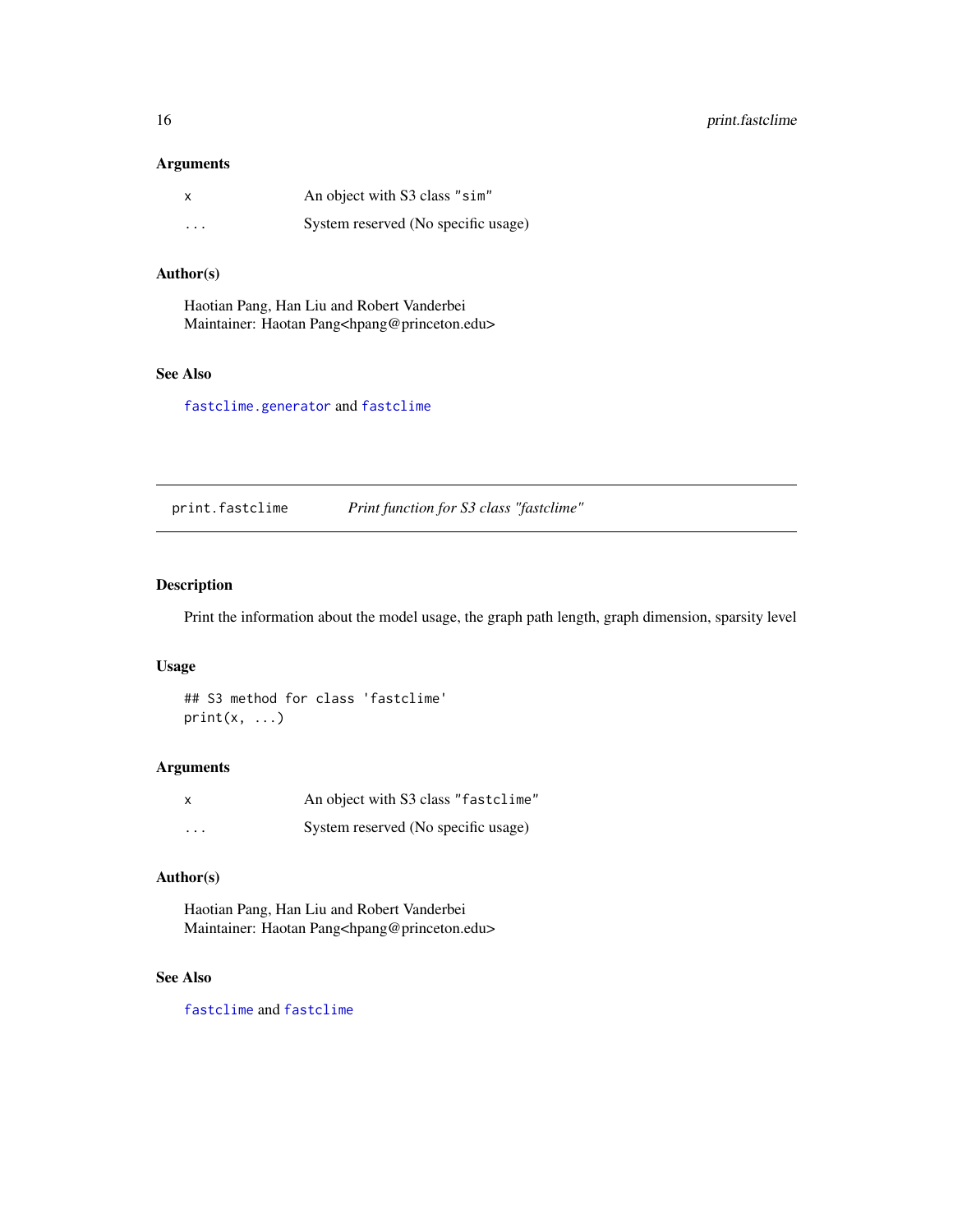<span id="page-16-0"></span>

#### Description

Print the information about the sample size, the dimension, the pattern and sparsity of the true graph strcture.

#### Usage

## S3 method for class 'sim'  $print(x, \ldots)$ 

#### Arguments

| x        | An object with S3 class "sim"       |
|----------|-------------------------------------|
| $\cdots$ | System reserved (No specific usage) |

#### Author(s)

Haotian Pang, Han Liu and Robert Vanderbei Maintainer: Haotan Pang<hpang@princeton.edu>

#### See Also

[fastclime.generator](#page-7-1) and [fastclime.generator](#page-7-1)

stockdata *Stock price of S&P 500 companies from 2003 to 2008*

#### Description

This data set consists of stock price and company information.

#### Usage

data(stockdata)

#### Format

The format is a list containing conatins two matrices. 1. data - 1258x452, represents the 452 stocks' close prices for 1258 trading days. 2. info - 452x3: The 1st column: the query symbol for each company. The 2nd column: the categoriy for each company. The 3rd column: the full name of each company.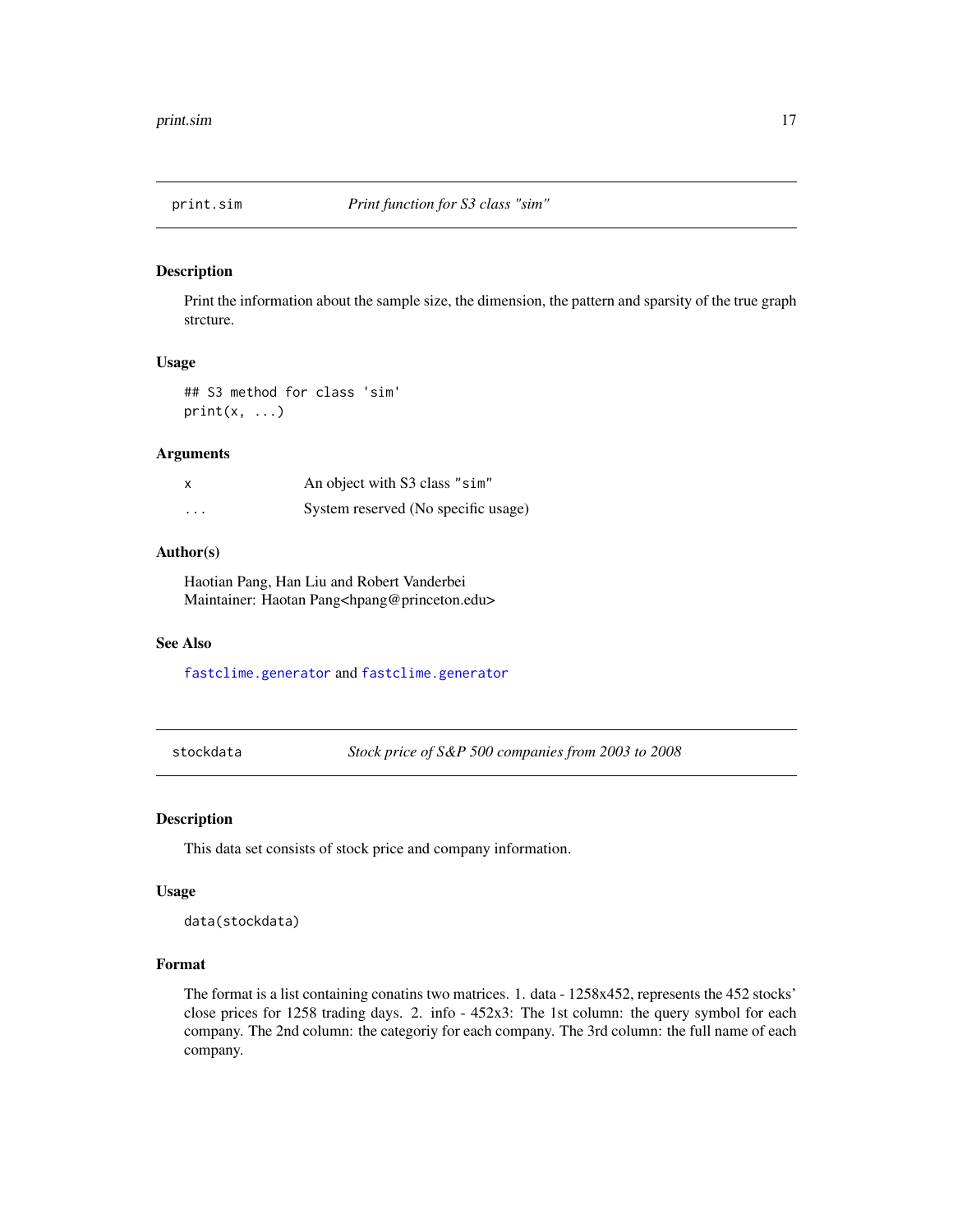#### Details

This data set can be used to perform high-dimensional graph estimation to analyze the relationships between S&P 500 companies.

#### Author(s)

Haotian Pang, Han Liu and Robert Vanderbei Maintainer: Haotan Pang<hpang@princeton.edu>

#### Source

It is publicly available at http://ichart.finance.yahoo.com

#### Examples

```
data(stockdata)
image(stockdata$data)
stockdata$info
```